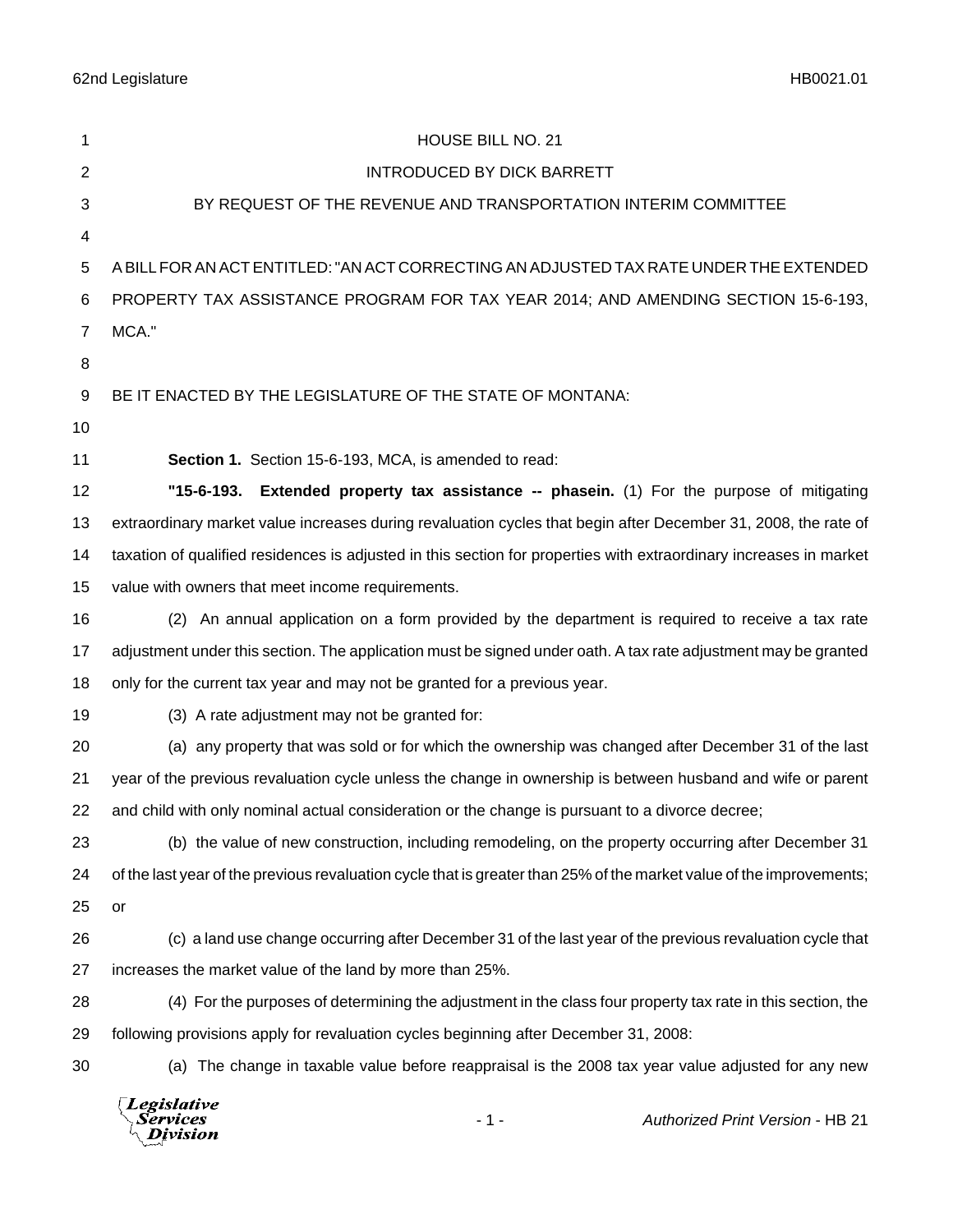## 62nd Legislature HB0021.01

 construction or destruction that occurred in the 2008 tax year. The taxable value before reappraisal for the 2009 tax year and subsequent years is the same as the 2008 tax year value if no new construction, destruction, land splits, land use changes, land reclassifications, land productivity changes, improvement grade changes, or other changes are made to the property during 2008 or subsequent tax years.

- (b) The percentage increase in taxable value is measured as the percentage change in taxable value before reappraisal to the taxable value after reappraisal. The taxable value before reappraisal is calculated by multiplying the value before reappraisal in 2009 times 0.66 times 0.0301. The taxable value after reappraisal is calculated by multiplying the 2009 market value after reappraisal times 0.53 times 0.0247.
- (c) The dollar increase in tax liability is measured as the change in tax liability before reappraisal to the tax liability after reappraisal. The tax liability before reappraisal is calculated by multiplying the value before reappraisal in 2009 times 0.66 times 0.0301 times the tax year 2008 mill levy applied to the property. The tax liability after reappraisal is calculated by multiplying the 2009 market value after reappraisal times 0.53 times 0.0247 times the tax year 2008 mill levy applied to the property. The tax year 2008 mill levy is the total of all mills applied to the property for fiscal year 2009.
- (d) Total household income is the sum of the income of all members of the household and all other persons who are owners of the property. Income, as used in this section, includes income from all sources, including net business income and otherwise tax-exempt income of all types but not including social security income paid directly to a nursing home. Net business income is gross income less ordinary expenses but before deducting depreciation or depletion allowance, or both. For an entity, as defined in subsection (8), income also includes the income of any natural person or entity that is a trustee of or controls 25% or more of the entity. A household is an association of persons who live in the same dwelling, sharing its furnishings, facilities, accommodations, and expenses. For single-family rental dwellings, total household income does not include the income of the tenant.
- 

(e) The phase-in value is the valuation change made pursuant to 15-7-111(3) since the last reappraisal.

 (5) (a) If total household income is \$25,000 or less, the percentage increase in taxable value is greater than 24%, and the dollar increase in taxable liability is \$250 or greater, then the property qualifies for an adjusted tax rate as follows:

 (i) For tax year 2009, the tax rate is 0.03269 times the value before reappraisal divided by the 2009 phase-in value.

(ii) For tax year 2010, the tax rate is 0.03546 times the value before reappraisal divided by the 2010

Legislative *Services* **Division**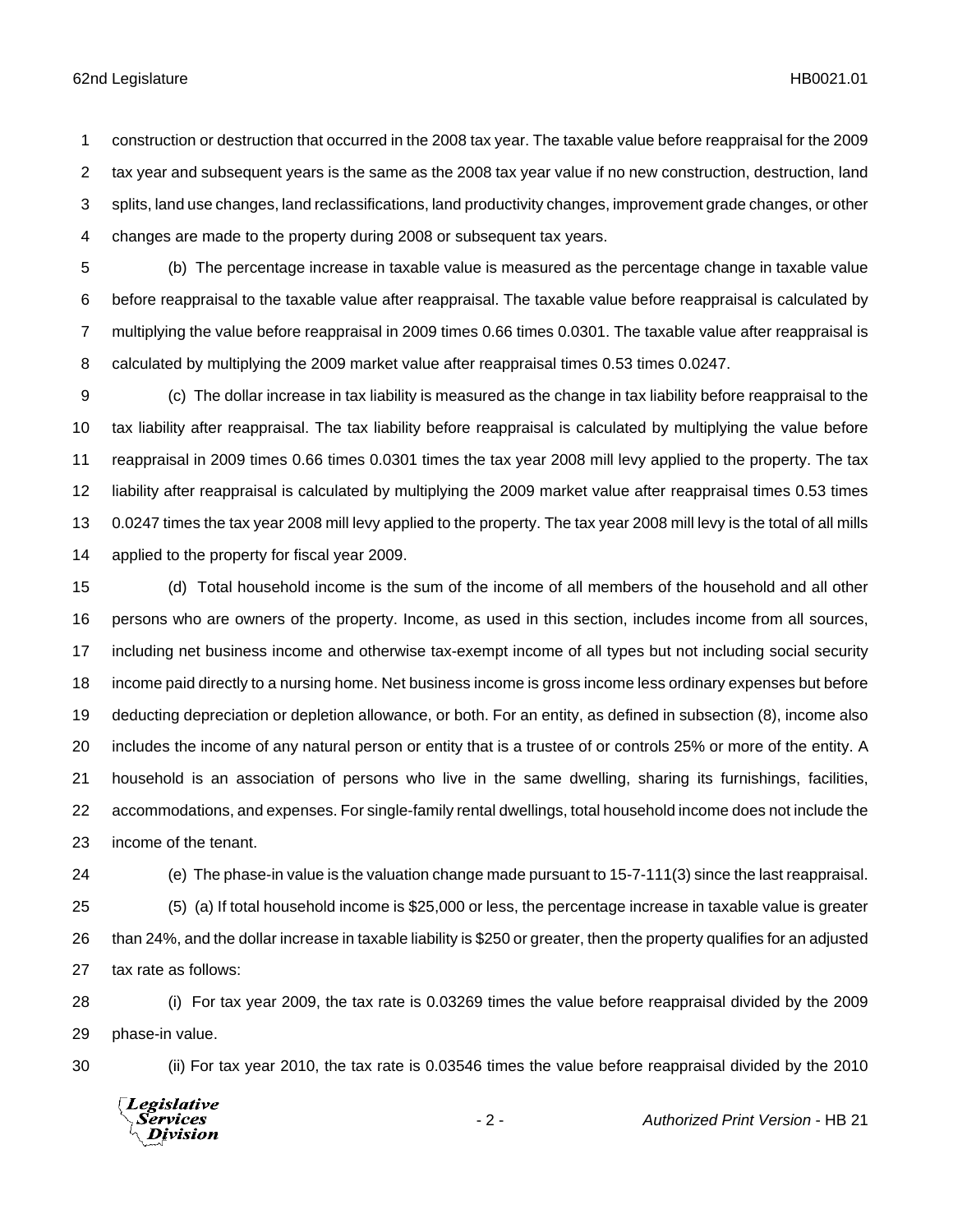**Division** 

 phase-in value. (iii) For tax year 2011, the tax rate is 0.03823 times the value before reappraisal divided by the 2011 phase-in value. (iv) For tax year 2012, the tax rate is 0.04115 times the value before reappraisal divided by the 2012 phase-in value. (v) For tax year 2013, the tax rate is 0.04374 times the value before reappraisal divided by the 2013 phase-in value. (vi) For tax year 2014 and after, the tax rate is 0.04648 times the value before reappraisal divided by the 2014 phase-in value. (b) If total household income is greater than \$25,000 but less than or equal to \$50,000, the percentage increase in taxable value is greater than 30%, and the dollar increase in taxable liability is \$250 or greater, then the property qualifies for an adjusted tax rate as follows: (i) For tax year 2009, the tax rate is 0.03301 times the value before reappraisal divided by the 2009 phase-in value. (ii) For tax year 2010, the tax rate is 0.03612 times the value before reappraisal divided by the 2010 phase-in value. (iii) For tax year 2011, the tax rate is 0.03925 times the value before reappraisal divided by the 2011 phase-in value. (iv) For tax year 2012, the tax rate is 0.04257 times the value before reappraisal divided by the 2012 phase-in value. (v) For tax year 2013, the tax rate is 0.0456 times the value before reappraisal divided by the 2013 phase-in value. (vi) For tax year 2014 and after, the tax rate is 0.04873 times the value before reappraisal divided by the 2014 phase-in value. (c) If total household income is greater than \$50,000 but less than or equal to \$75,000, the percentage increase in taxable value is greater than 36%, and the dollar increase in taxable liability is \$250 or greater, then the property qualifies for an adjusted tax rate as follows: (i) For tax year 2009, the tax rate is 0.03332 times the value before reappraisal divided by the 2009 phase-in value. (ii) For tax year 2010, the tax rate is 0.03678 times the value before reappraisal divided by the 2010**Legislative** *Services* - 3 - *Authorized Print Version* - HB 21